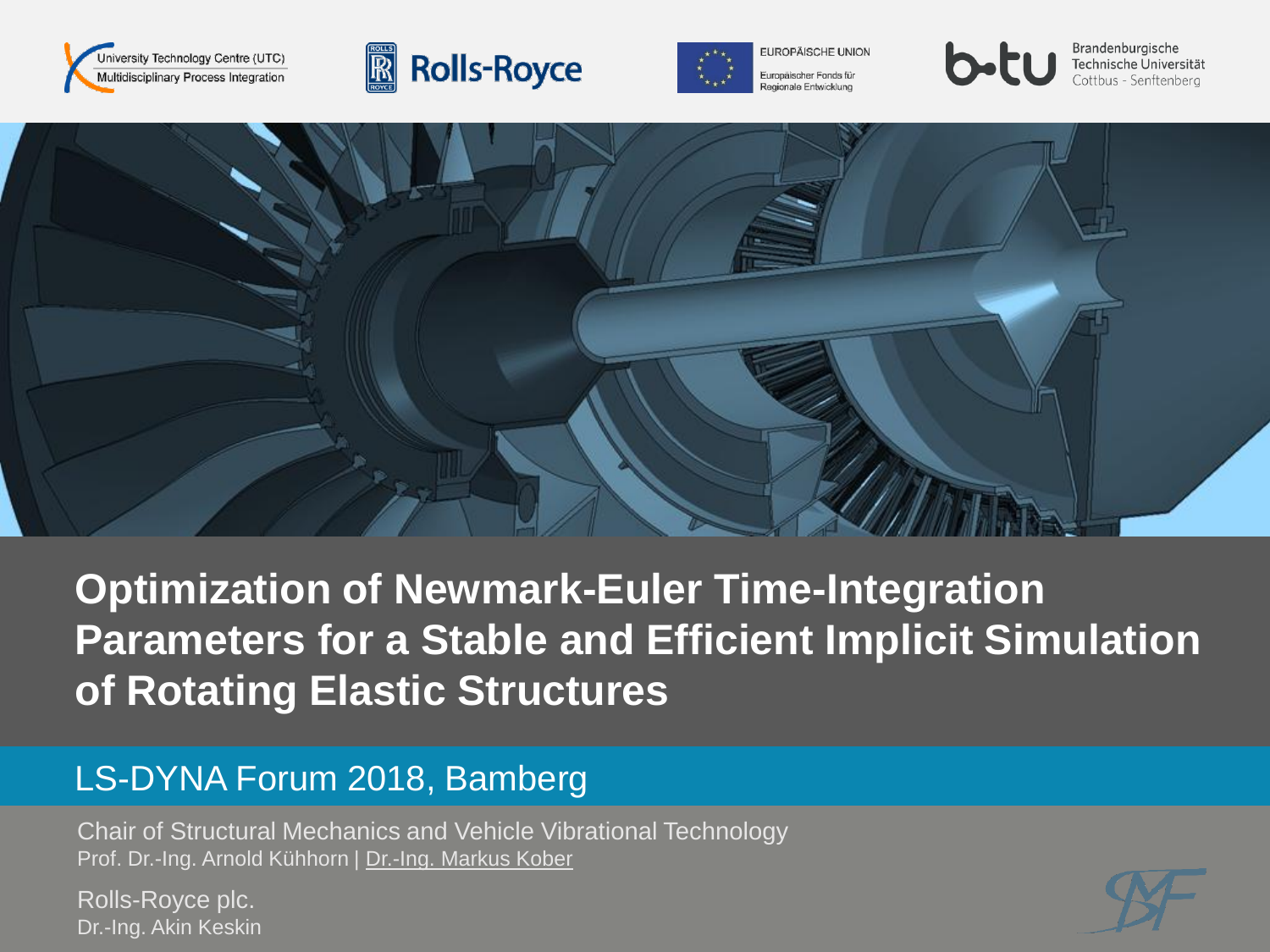#### **Outline**





- Motivation
- Instability problems of implicit timeintegration
- Reasons for appearance of instabilities
- Complex FEM example
- Stability considerations of timeintegration algorithms
- Optimization of Newmark-Euler time-integration parameters
- Computational results with optimized parameters
- Summary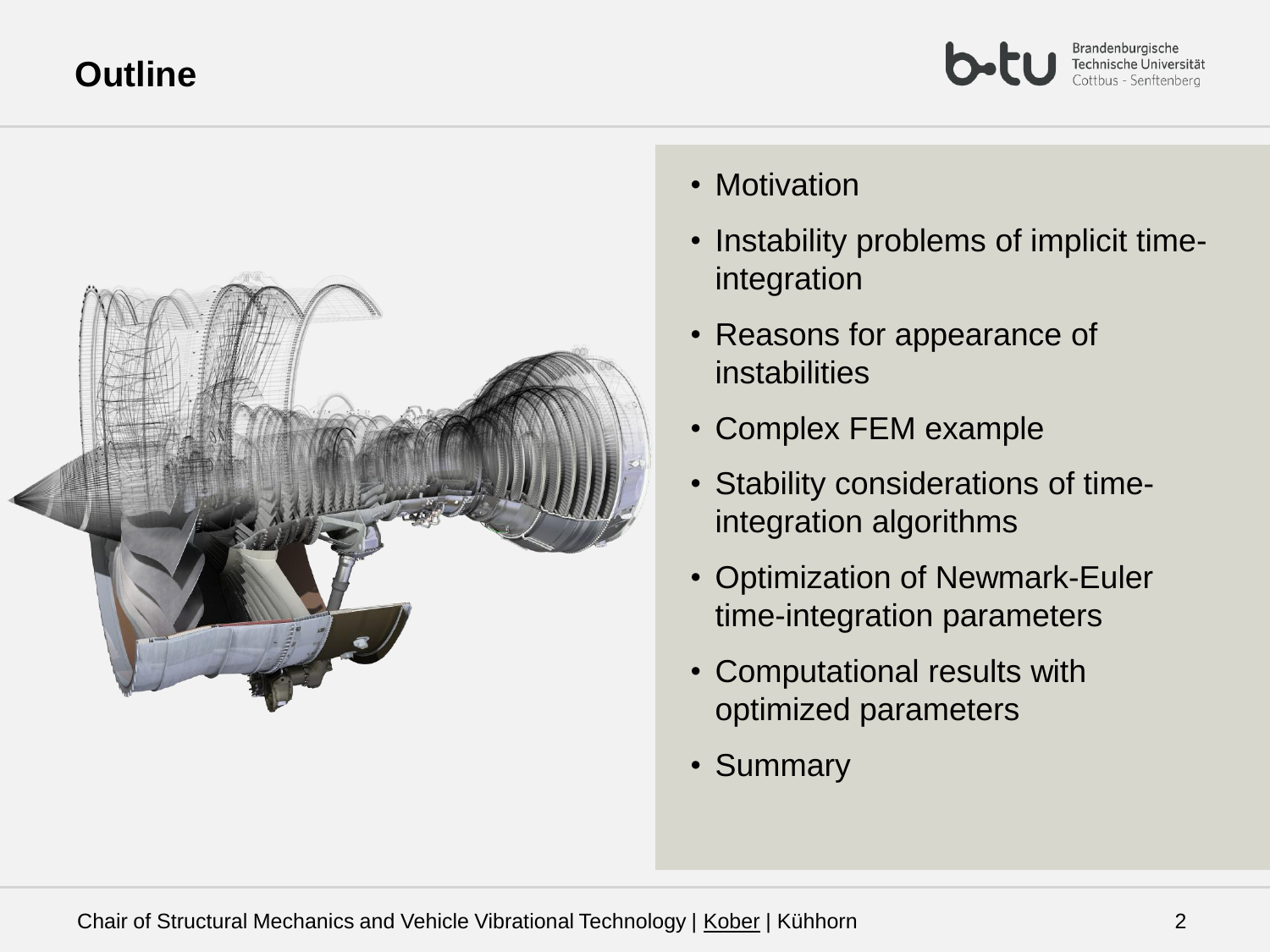#### **Motivation**

Brandenburgische Technische Universität ottbus - Senftenberg

## **Objective**

- In aerospace industry more and more detailed FEM models are used for prediction of engine behavior
- Goal is the thermo-mechanical simulation of a running engine with almost no idealizations or simplifications over a time-span of a few seconds

Dynamic models with millions of DOF

• Many issues have to be solved (contact problems, modeling of bearings, hourglassing, efficient parallelization, model decomposition, time integration, …)



**What kind of time integration scheme should be used?**



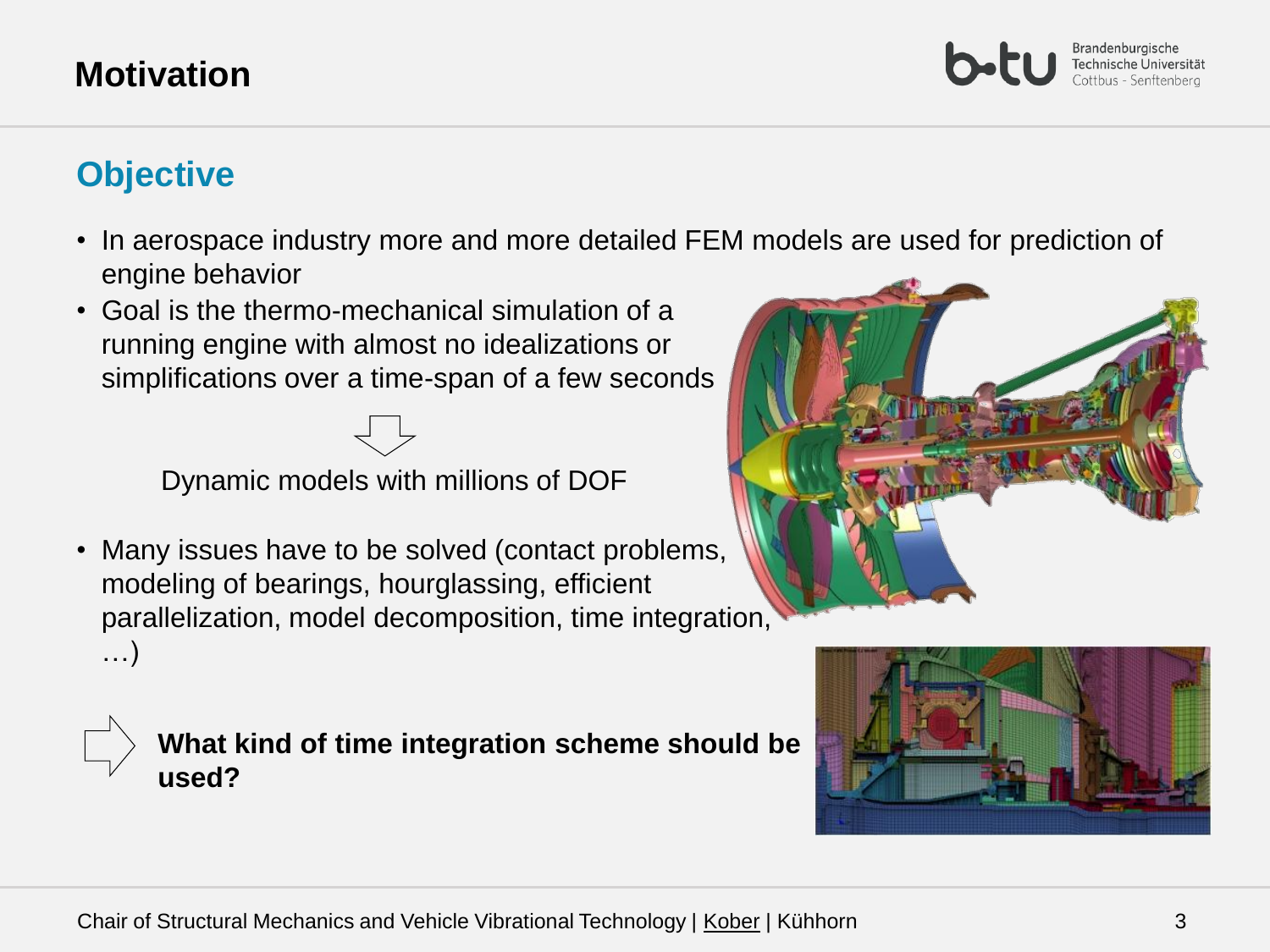### **Motivation**

### **Implicit vs. explicit time integration**

- Equation of motion has to be integrated two times for solving the boundary value problem:
- For simplicity we assume to solve the equation  $\dot{x} = f(x,t)$  by:

#### **Explicit time integration**



 $(x_{n+1}) \in x_n$   $\forall$   $(f(x_n, t_n)) \Delta t$  $n+1$ € *n*  $\mathcal{H}$  $f(x_n)$ , *n*  $\overline{\lambda}$ *x*  $f(x,t)$  $t_n$   $t_{n+1}$  $\dot{x}_{n+1}$ *n x*  $n+1$ <sup> $\alpha$ </sup> $n$  $x_{n+1} - x$ 

Solution has to be determined by solving linear or nonlinear equations (e.g. by Newton iterations)

- Known quantity
- Unknown quantity

$$
M\ddot{x}(t) + D\dot{x}(t) + Kx(t) = F(t)
$$

E.g. Euler-Backward method  
\n
$$
\begin{array}{ccc}\n\ddots & f(x_{n+1}) & f(x_{n+1}, t_{n+1}) \Delta t \\
\vdots & \vdots & \vdots \\
\ddots & \vdots & \vdots \\
\ddots & \vdots & \vdots \\
\ddots & \vdots & \vdots \\
\ddots & \vdots & \vdots \\
\ddots & \vdots & \vdots \\
\ddots & \vdots & \vdots \\
\ddots & \vdots & \vdots \\
\ddots & \vdots & \vdots \\
\ddots & \vdots & \vdots \\
\ddots & \vdots & \vdots \\
\ddots & \vdots & \vdots \\
\ddots & \vdots & \vdots \\
\ddots & \vdots & \vdots \\
\ddots & \vdots & \vdots \\
\ddots & \vdots & \vdots \\
\ddots & \vdots & \vdots \\
\ddots & \vdots & \vdots \\
\ddots & \vdots & \vdots \\
\ddots & \vdots & \vdots \\
\ddots & \vdots & \vdots \\
\ddots & \vdots & \vdots \\
\ddots & \vdots & \vdots \\
\ddots & \vdots & \vdots \\
\ddots & \vdots & \vdots \\
\ddots & \vdots & \vdots \\
\ddots & \vdots & \vdots \\
\ddots & \vdots & \vdots \\
\ddots & \vdots & \vdots \\
\ddots & \vdots & \vdots \\
\ddots & \vdots & \vdots \\
\ddots & \vdots & \vdots \\
\ddots & \vdots & \vdots \\
\ddots & \vdots & \vdots \\
\ddots & \vdots & \vdots \\
\ddots & \vdots & \vdots \\
\ddots & \vdots & \vdots \\
\ddots & \vdots & \vdots \\
\ddots & \vdots & \vdots \\
\ddots & \vdots & \vdots \\
\ddots & \vdots & \vdots \\
\ddots & \vdots & \vdots \\
\ddots & \vdots & \vdots \\
\ddots & \vdots & \vdots \\
\ddots & \vdots & \vdots \\
\ddots & \vdots & \vdots \\
\ddots & \vdots & \vdots \\
\ddots & \vdots & \vdots \\
\ddots & \vdots & \vdots \\
\ddots & \vdots & \vdots \\
\ddots & \vdots & \vdots \\
\ddots & \vdots & \vdots \\
\ddots & \vdots & \vdots \\
\ddots & \vdots & \vdots \\
\ddots & \vdots & \vdots \\
\ddots & \vdots & \vdots \\
\ddots & \vdots & \vdots \\
\ddots & \vdots & \vdots \\
\ddots & \vdots & \vdots \\
\ddots &
$$

**Implicit time integration**

Brandenburgische

Because of Newton iteration and therefore computation of "exact" function value at  $t_{n+1}$  with implicit time integration much bigger time steps are possible than in an explicit time integration!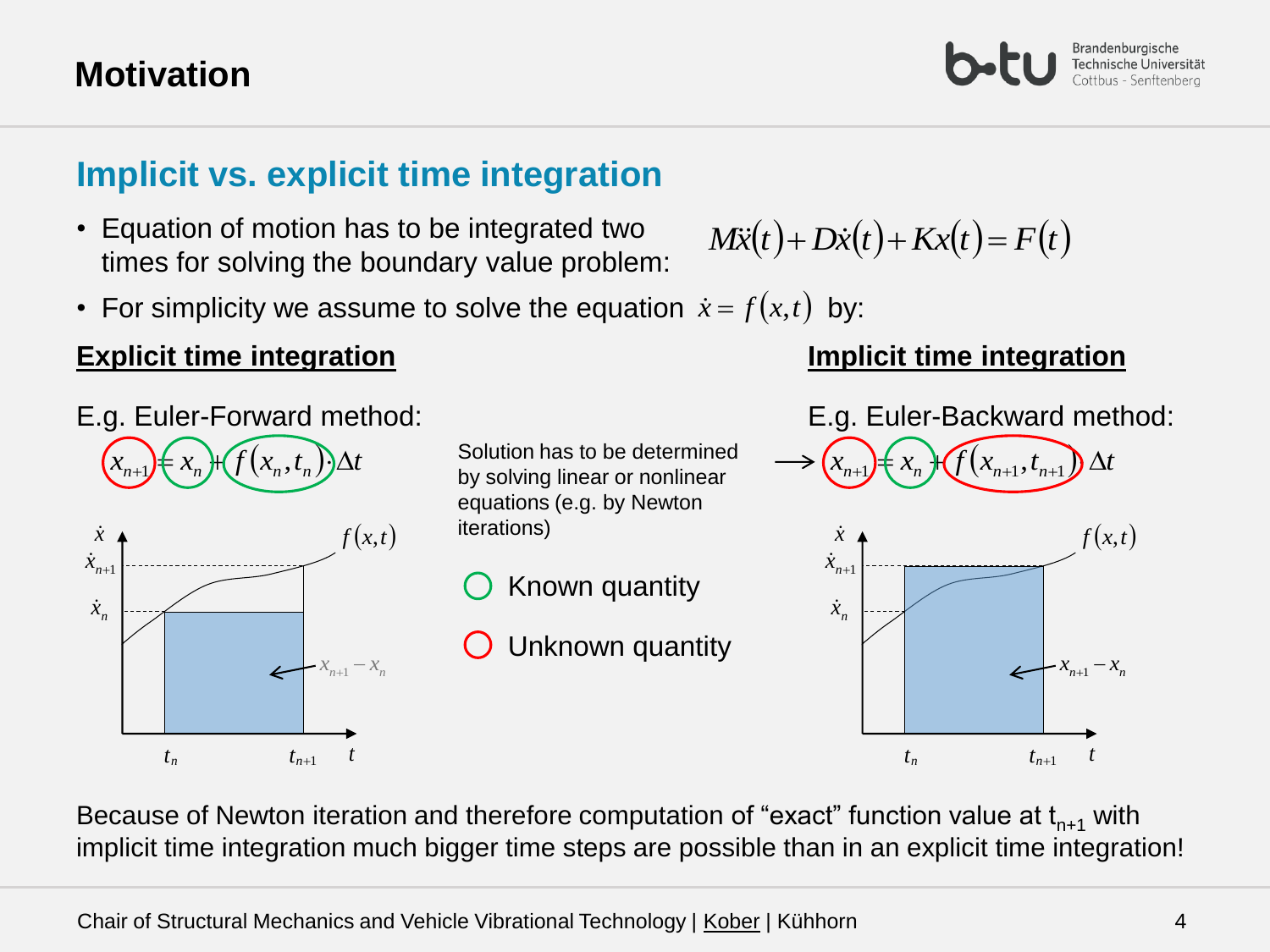Brandenburgische

- **Implicit** time integration algorithms can be constructed such that they are **unconditionally stable** (solution will not grow uncontrolled for arbitrary big time steps)
- **Explicit** time integration algorithms are only **conditionally stable** (solution will grow uncontrolled for too big time steps)
- For aero-engine models the critical time step for an explicit analysis is in the order of **10-8s**
- Due to these extremely small time steps, e.g. analysis of contact behavior is much simpler
- But since even the explicit analysis of **40ms** of engine model takes **a few weeks on thousands of cores**, the **explicit analysis is not an option** for the simulation of a running engine over a few seconds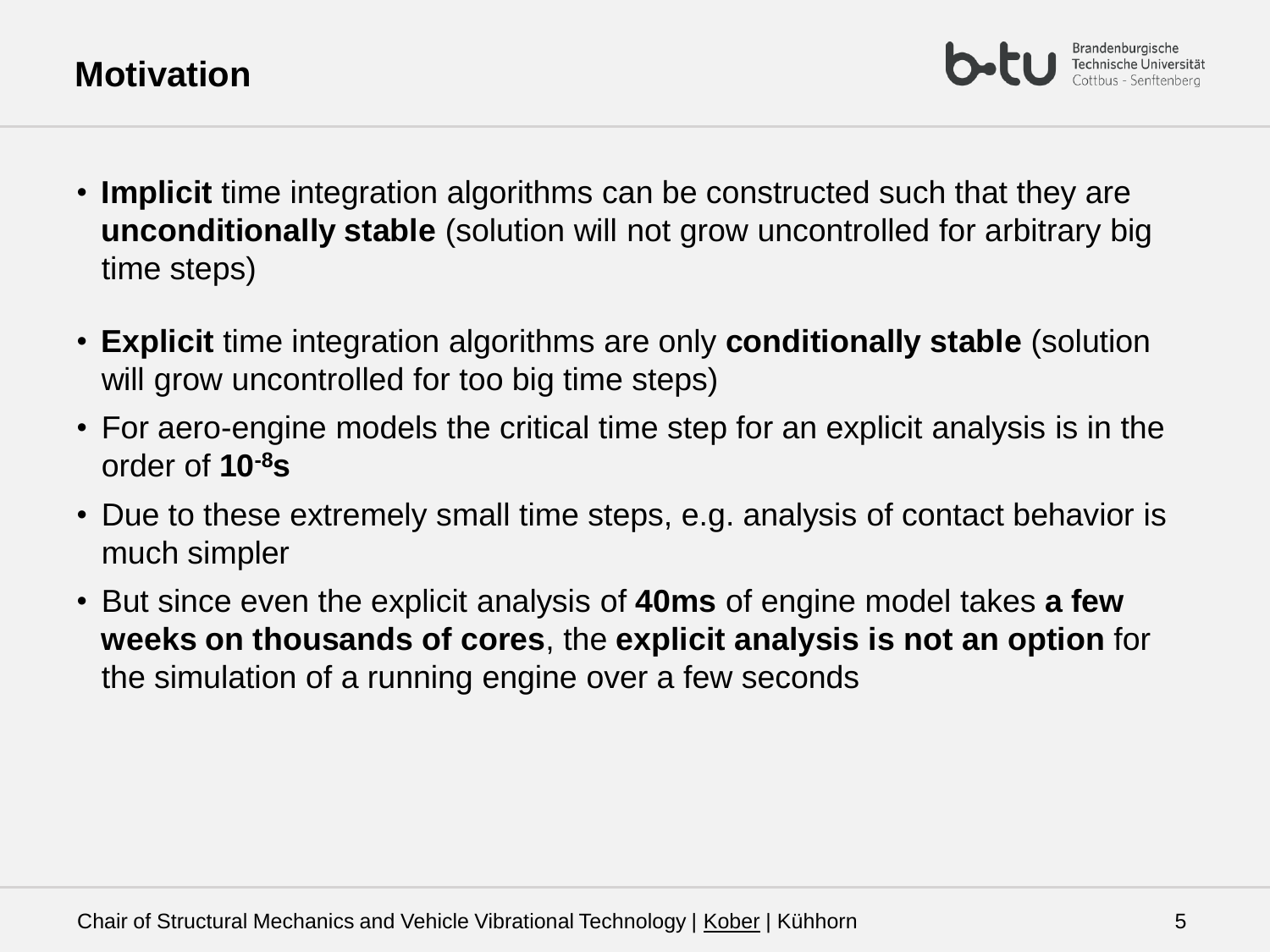## **Implicit Simulation of Spinning Plate with Newmark algorithm**



- Newmark algorithm becomes instable with standard parameters
- Change of parameters improves situation but new parameters are only valid for particular problem

Brandenburgische Technische Universität Cottbus - Senftenberg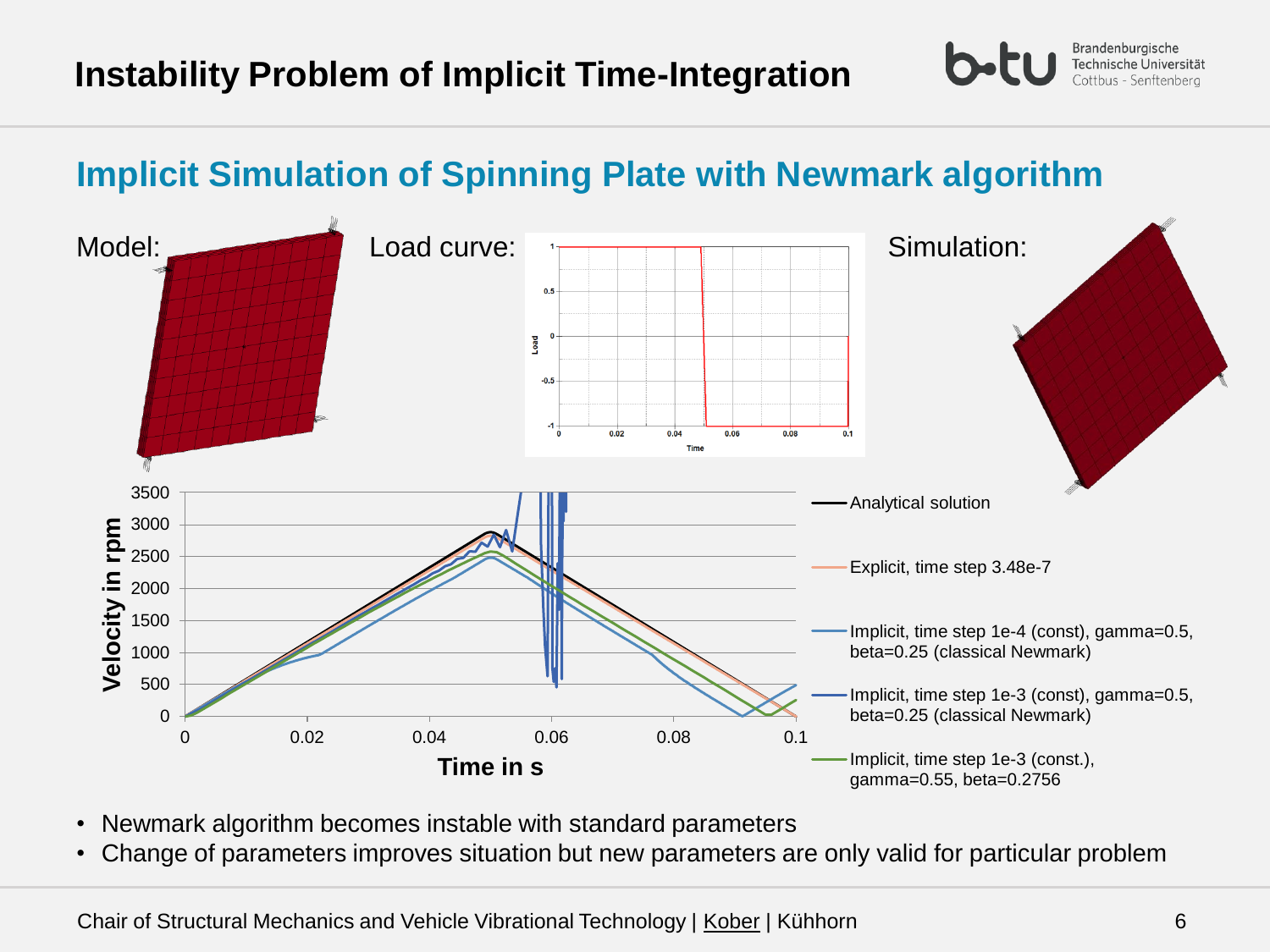## **Instability Problem of Implicit Time-Integration**

- 0 500 1000 1500 2000 2500 3000 3500 **Rot.**  0 0.02 0.04 0.06 0.08 0.1 **velocity in rpm Time in s** Analytical solution Explicit, time step 3.48e-7 Implicit, time step 1e-4 (const), gamma=0.5, beta=0.25 (classical Newmark) Implicit, time step 1e-3 (const), gamma=0.5, beta=0.25 (classical Newmark) Implicit, time step 1e-3 (const.), gamma=0.55, beta=0.2756 Implicit, NEWMARK-EULER, time-step 1e-3 (const), standard parameters • Literature suggests more advanced time-integration methods like Newmark-Euler:
- Newmark-Euler works better than classical Newmark algorithm but also becomes instable in certain situations (automatic time-step control is used):



Brandenburgische Technische Universität Cottbus - Senftenbera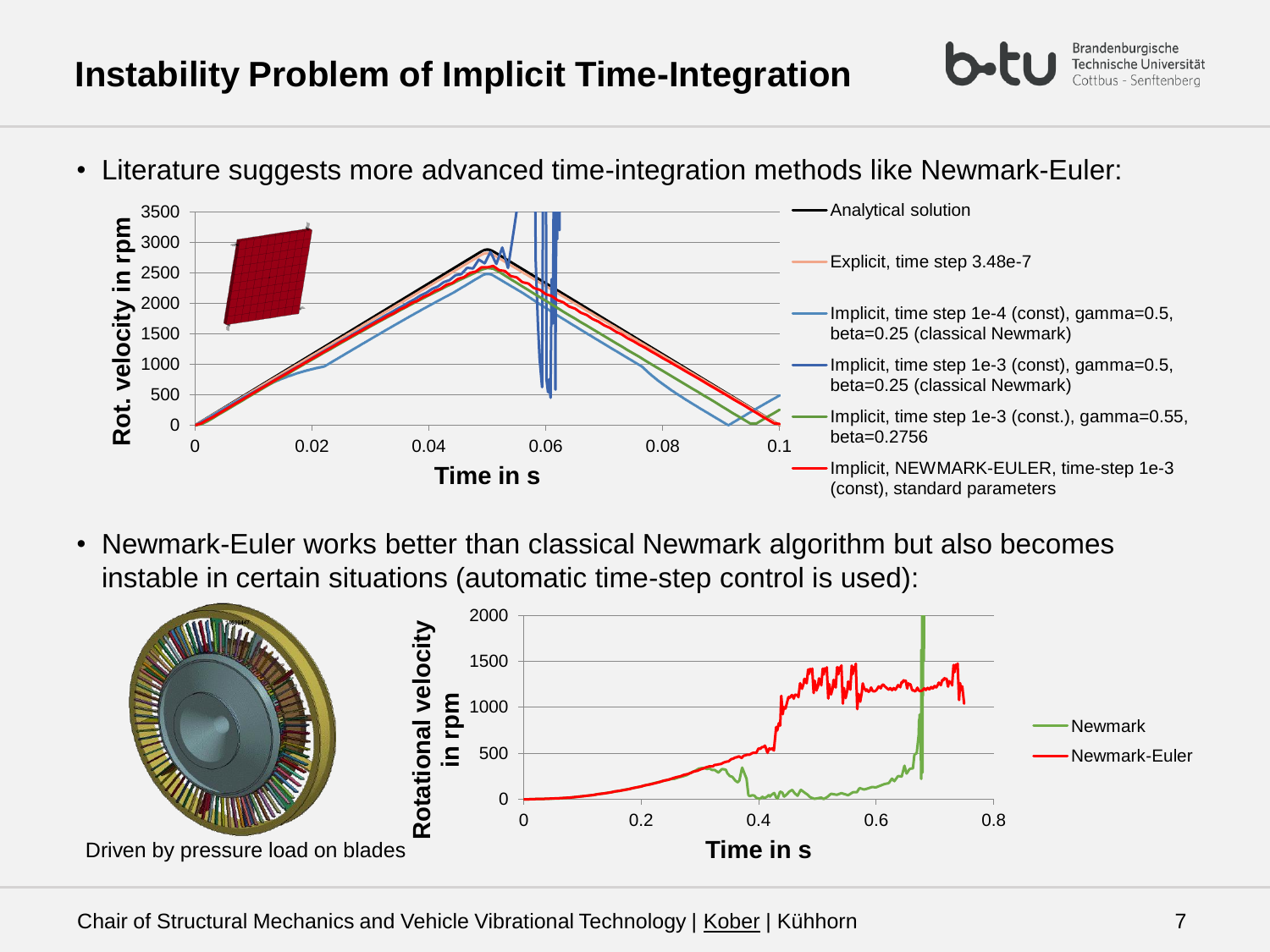- Under certain conditions (depending on model stiffness and time-step size) more than one equilibrium solution can appear
- Newton or Quasi-Newton algorithm converges into this "wrong" equilibrium state
- Number of equilibrium solutions is influenced by time-step size and model stiffness
- Instabilities can be detected/avoided by improved time-step control
- For details please refer to [1]

[1] Kober, M. und Kühhorn, A. (2018): Stable implicit time-integration of flexible rotating structures - explanation for instabilities and concepts for avoidance. Applied Mathematical Modelling, Volume 60, pp 235- 243.



Brandenburgische Technische Universität Cottbus - Senftenberg

*fx*



x

*F*

∨ ^

 $-1'$ .0

 $-1.0$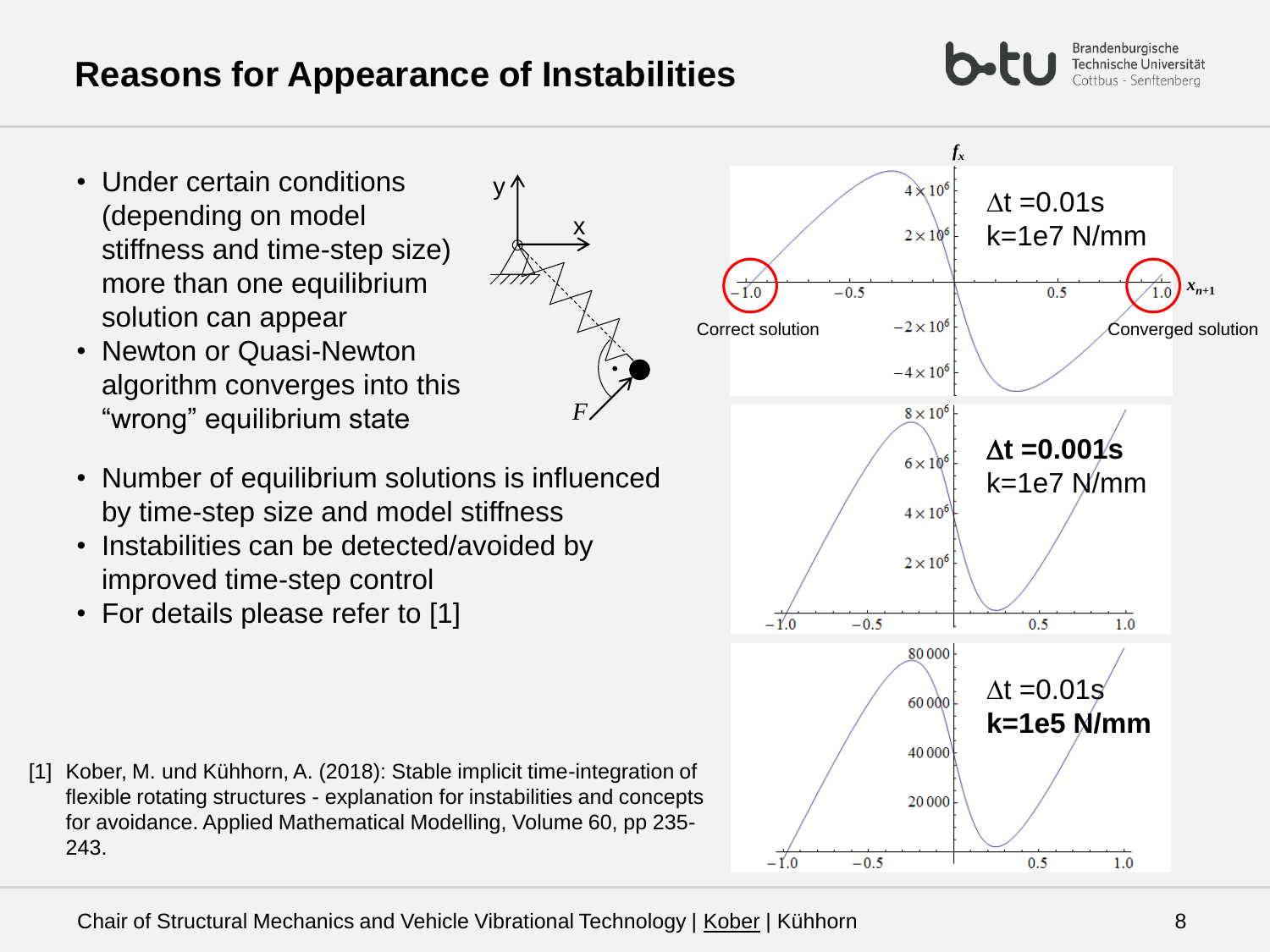## **Complex FEM Example**

- In general Newmark-Euler (or Composite) time-integration suffers the same instability problems like Newmark time-integration
- But numerical situation for Newmark-Euler scheme is slightly better and it is a bit faster for rotating structures (additional advantage of damping of higher frequencies)
- Complex FEM example consists of a simplified turbine model including contact in the bearing region, which is loaded by pressure on the blades



Due to numerical damping of time-integration algorithm the rotational velocity is decreasing

Brandenburgische Technische Universität :ottbus - Senftenbera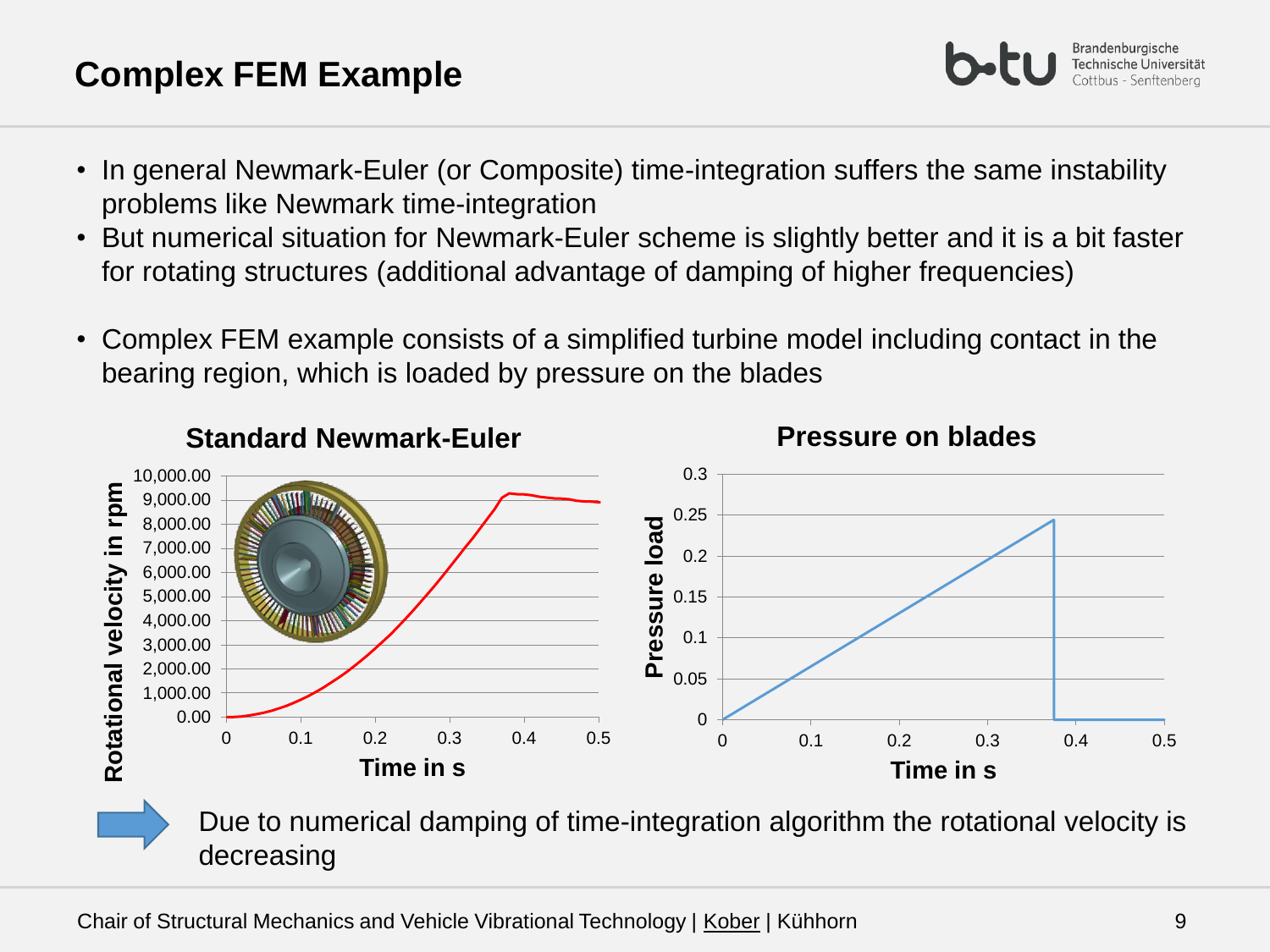## **Stability Considerations of Time-integration Algorithms**

- Stability analysis is useful to discover possible weak points of an integration algorithm and to show the borders of its applicability in terms of stability
- Many time integration methods (e.g. Newmark, Newmark-Euler) can be written in the form

1 1 1 1  $^{+}$  $^{+}$  $^{+}$  $^{+}$  $\ddot{}$  $\overline{\phantom{a}}$  $\overline{\phantom{a}}$  $\overline{\phantom{a}}$  $\rfloor$  $\overline{\phantom{a}}$  $\mathbf{L}$  $\overline{\phantom{a}}$  $\mathbf{r}$ L  $\overline{ }$  $= \mathbf{A} \cdot$  $\overline{\phantom{a}}$  $\overline{\phantom{a}}$  $\overline{\phantom{a}}$  $\rfloor$  $\overline{\phantom{a}}$  $\mathbf{r}$  $\mathbf{r}$  $\mathbf{r}$ L  $\overline{a}$ *n n n n n n n r x x x x x x*  $\mathbf{A} \cdot | \dot{x}_n | + \mathbf{L}$  $\ddot{x}$  $\dot{x}$  $\begin{bmatrix} \ddot{x}_{n+1} \end{bmatrix}$   $\begin{bmatrix} \ddot{x}_n \end{bmatrix}$  **A** = Matrix of integration approximation **L** = Load operator *r* = External load

- Matrix A depends on the time integration method (and the mechanical problem), that is used
- An integration method is stable if the **spectral radius** of the matrix **A** (depending on  $\Delta t/T$ ) is always smaller or equal than 1



Brandenburgische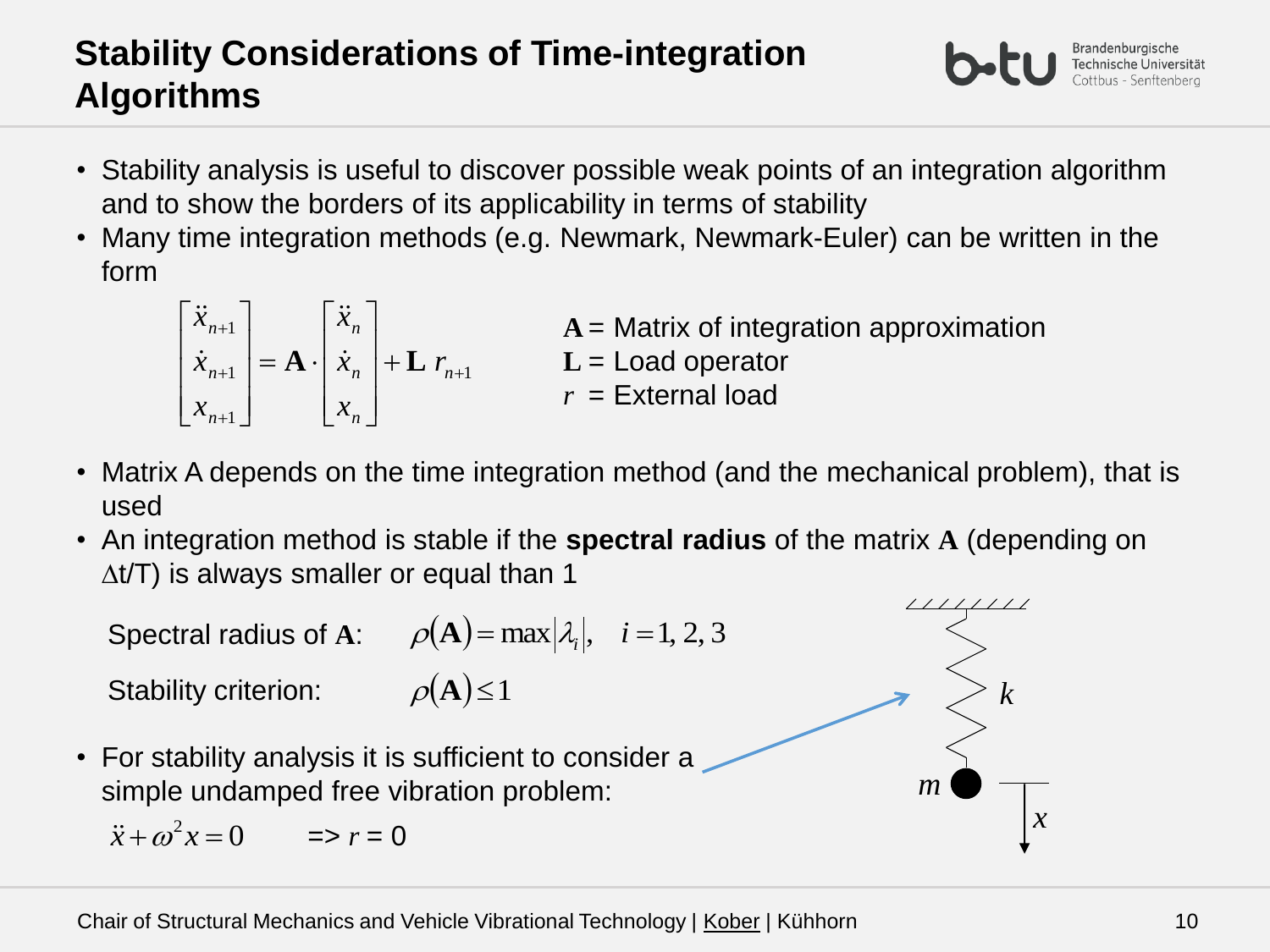## **Stability Map of Newmark algorithm**

• With T =  $2\pi/\omega$  = 1 it is possible to compute a stability map (plot of spectral radius over  $\Delta t/T$ ):



Chair of Structural Mechanics and Vehicle Vibrational Technology | Kober | Kühhorn 11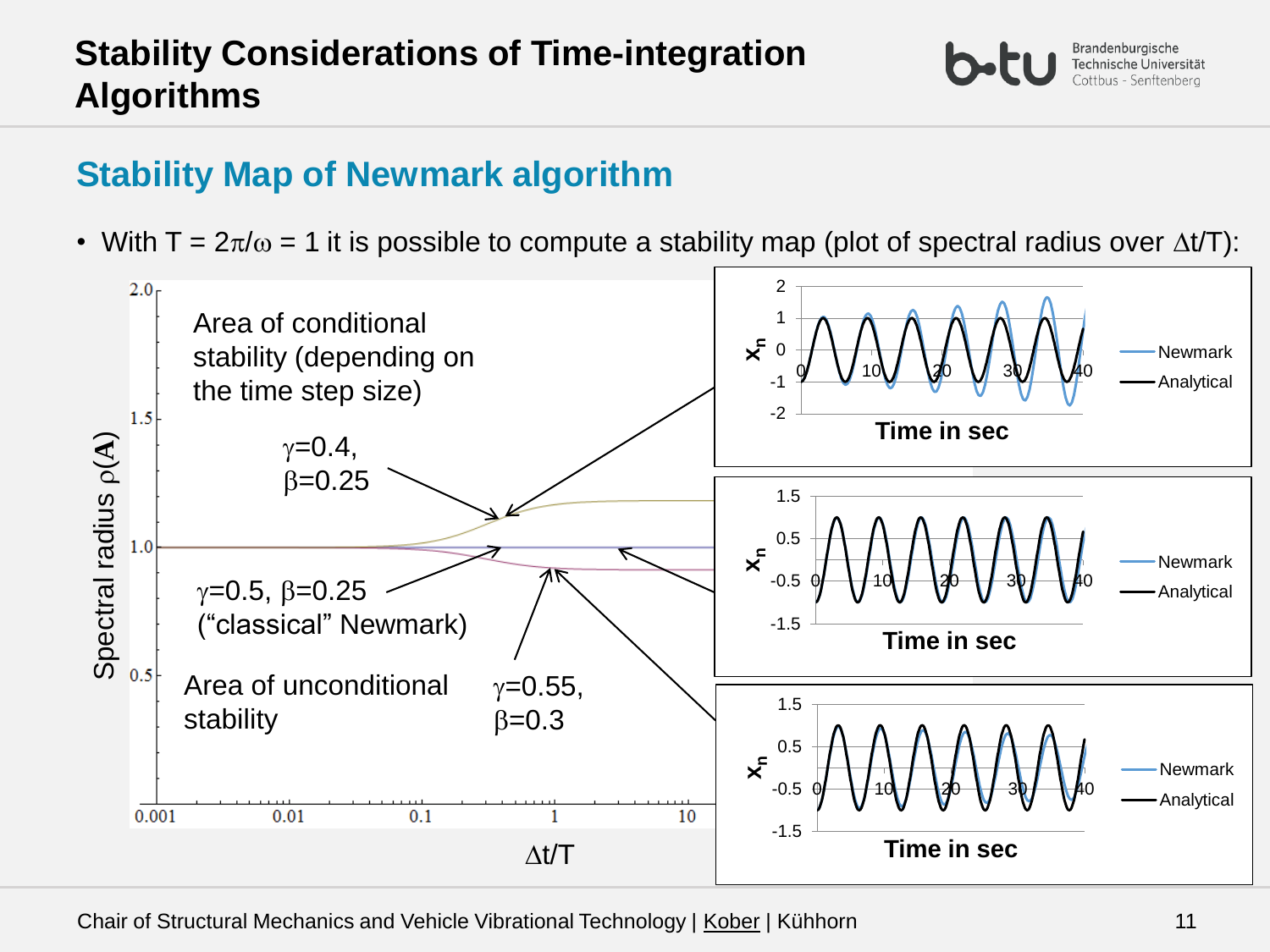## **Stability Considerations of Time-integration Algorithms**

## **Stability Map of Newmark-Euler algorithm**

• With T =  $2\pi/\omega$  = 1 it is possible to compute a stability map (plot of spectral radius over  $\Delta t/T$ ):

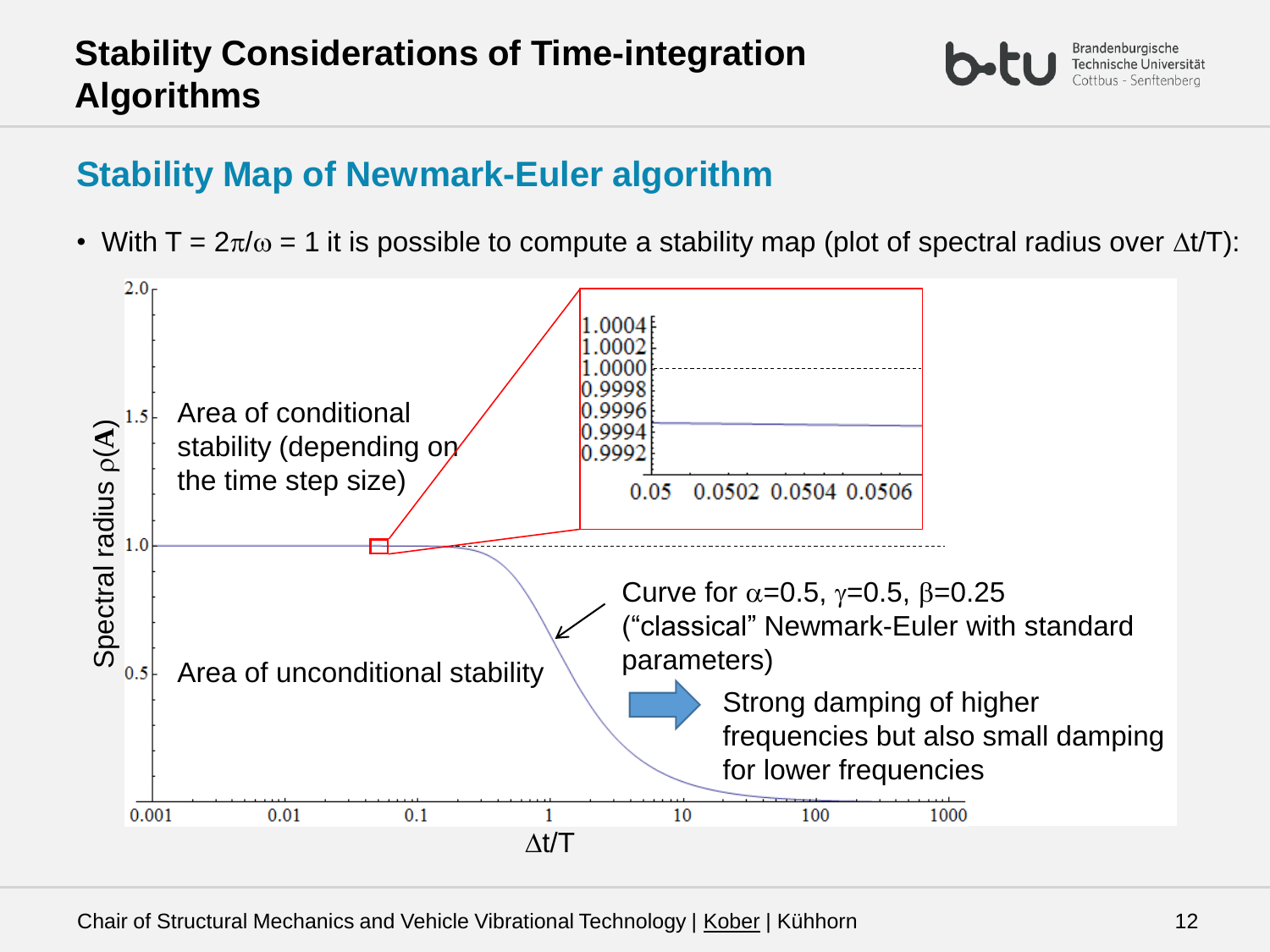#### **Optimization of Newmark-Euler Parameters**

#### **Design parameters**

• Newmark-Euler parameters  $\alpha$ ,  $\gamma$  and  $\beta$ 

## **Objective**

*max*  $\theta$   $\alpha$  *d*  $\alpha$  *d*  $(\Delta t/T)$ *.*  $\max_{\alpha,\gamma,\beta}\int\!\rho(\mathbf{A})\!d\big(\Delta$  $0.1$ 0 •  $max$  |  $\rho$ (**A** 

## **Constraints**

•  $maxp(\mathbf{A}) \leq 1$ for  $0 \le \Delta t/T \le 1000$ 

## **Results**

 $\beta = 0.33580917$  $\gamma = 0.73496847$ •  $\alpha = 0.80767719$ 



Chair of Structural Mechanics and Vehicle Vibrational Technology | Kober | Kühhorn 13

Brandenburgische Technische Universität Cottbus - Senftenberg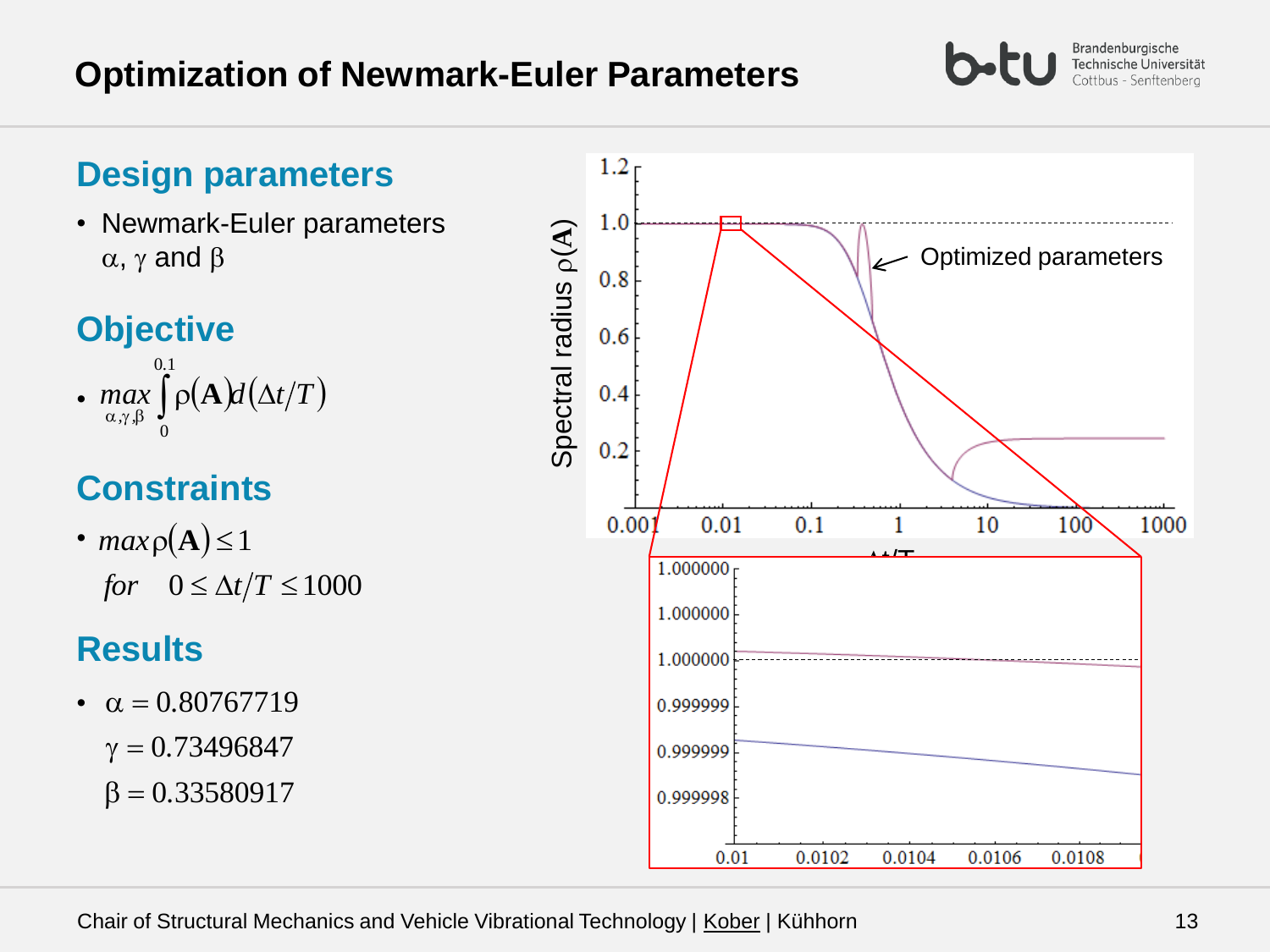## 12,000.00 Rotational velocity in rpm **Rotational velocity in rpm** 10,000.00 8,000.00 6,000.00 Newmark-Euler (default) Newmark-Euler (optimized)4,000.00 2,000.00 0.00 0 0.05 0.1 0.15 0.2 0.25 0.3 0.35 0.4 0.45 0.5 **Time in s**

**Solution with optimized Newmark-Euler parameters**

- Solution with optimized parameters stays stable
- Numerical damping in interesting regions is reduced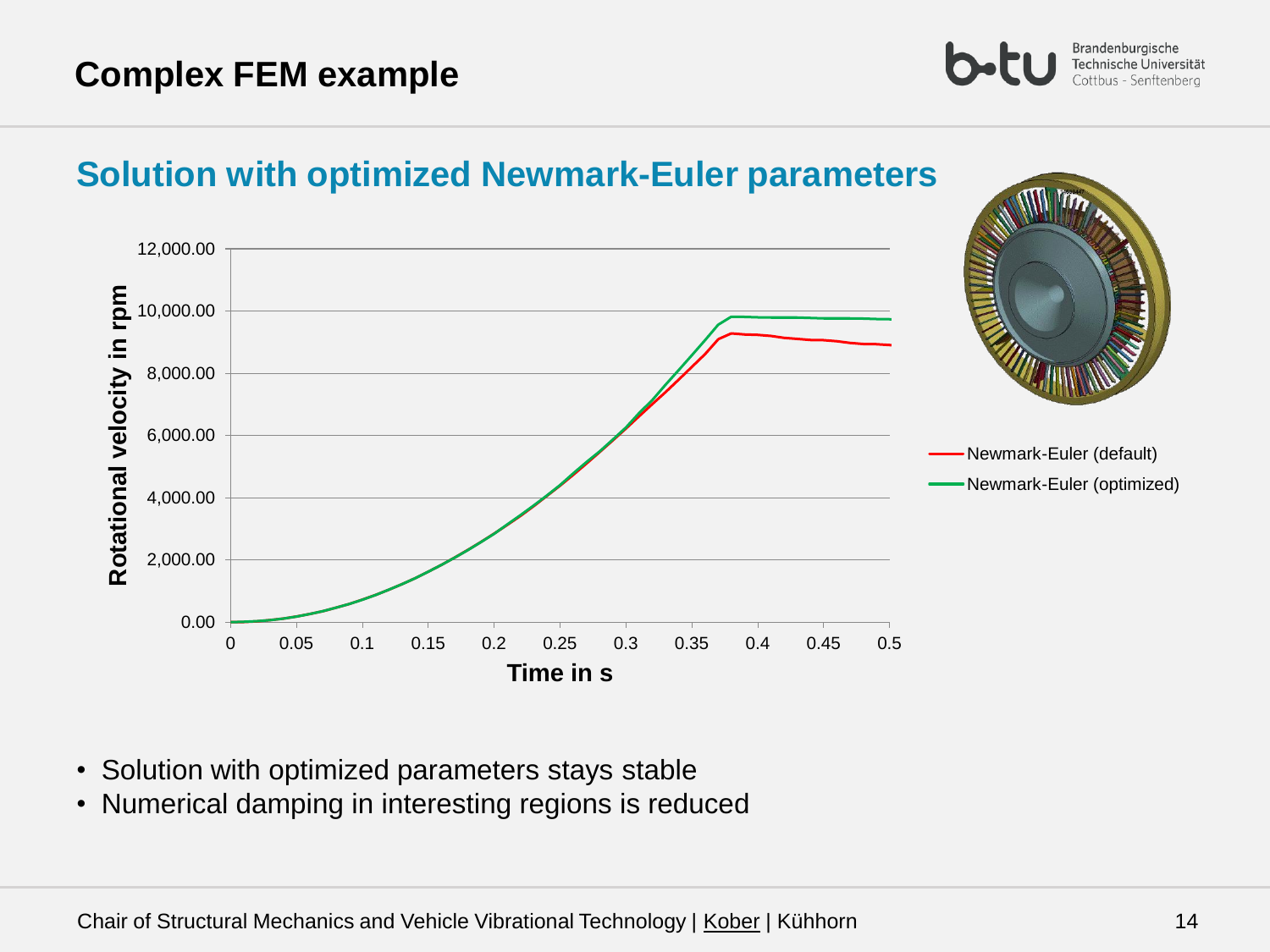## **Summary**

Brandenburgische

- Instability issues of implicit simulation of flexible rotating structures are solved
- Newmark-Euler (Composite) time-integration seems to be advantageous for the simulation of rotating structures compared to classical Newmark timeintegration
- Numerical damping of Newmark-Euler scheme can be reduced by optimization of parameters
- Optimized parameters/change of parameters should be handled with care (Computation of stability map very useful)
- Simulations with optimized Newmark-Euler parameter set led to stable results with improved accuracy